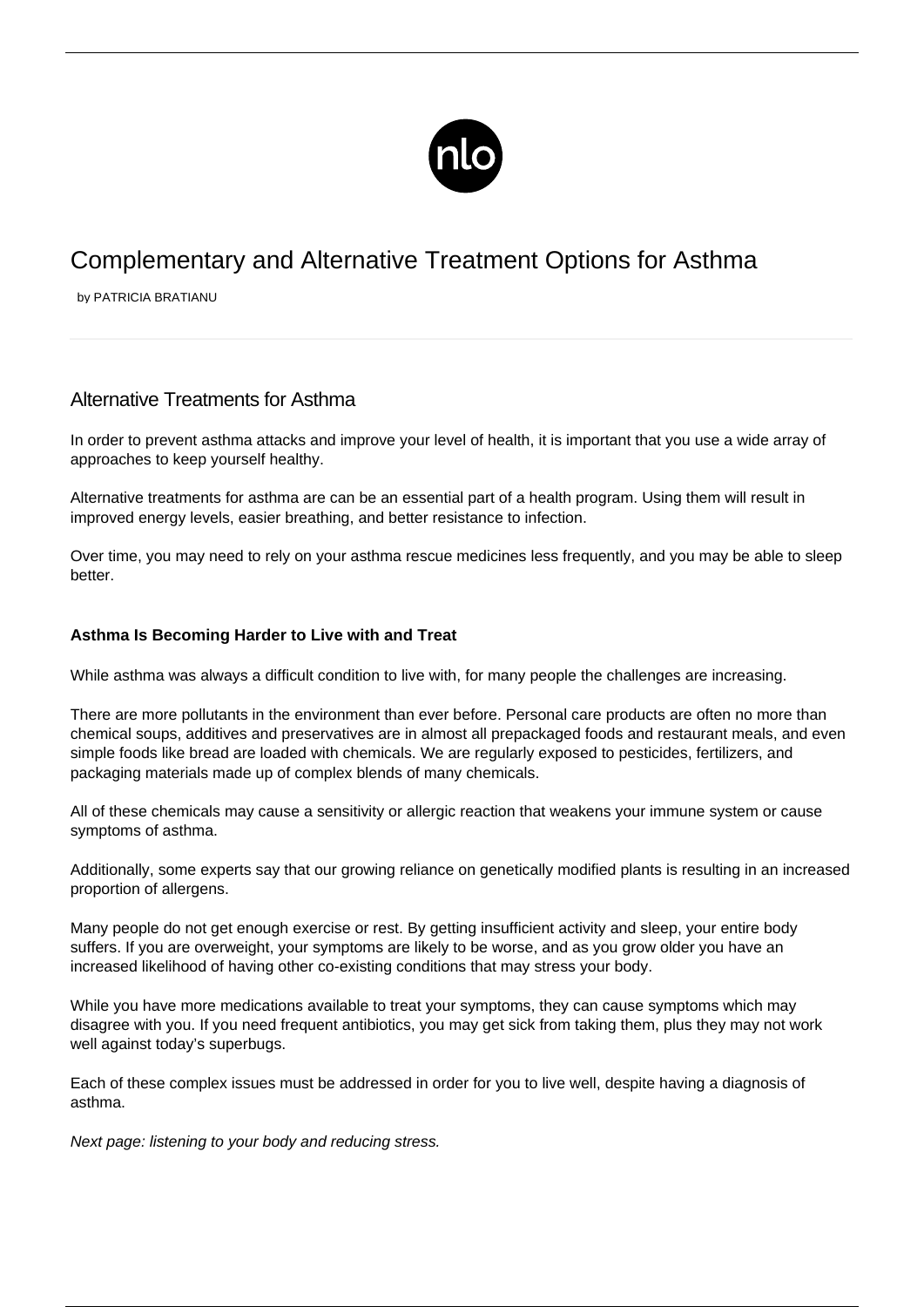## **Listen to Your Body**

While all of the factors above are daunting, you can take steps to improve your health. One of the most important actions you can take is to identify what makes you feel worse and what makes you thrive.

Accomplishing this task involves paying attention. From a medical standpoint, it may involve [allergy testing](/asthma-allergies/) or other diagnostic studies. A complementary approach is to simply take five minutes at the end of each day to think.

Sit quietly and think about how you felt during the day. Were there times you were stressed? Did you have to use your inhaler? Did you feel better inside or outside? Simply paying attention to the signals your body gives you provides you with important information about which issues you need to address first.

If you want be very clear about substances and situations that cause your asthma to flare up, keep a health journal. Record how you feel each day, List the foods you eat, activities, and anything else that stands out.

Over a short period of time, you will begin to notice a pattern. Once you know what causes your asthma to flare up, then you can take steps to eliminate or minimize those triggers.

### **Reduce Stress to Improve Breathing**

By lowering your stress level, you will breathe better and your immune system will function well. Here is an easy exercise to do that provides rapid rewards.

- Every evening lie on your back, if you are able. If you cannot lie down, simply sit in a comfortable chair. Sitting in a recliner with your feet elevated is ideal. Sit in a place where you will not be disturbed. Turn off the television.
- Gently close your eyes. For a couple of minutes, just sit and breathe normally. As thoughts come, just let them drift away. Do not try to force them away.
- If you are restless, do some progressive muscle relaxation exercises. You can start at your head or feet. Mentally work your way up or down your body, tensing and relaxing each muscle. For example, if you start at your feet, gently tighten, hold, and release the muscles in your toes, then proceed through your feet, your ankles and so forth until you reach the top of your head. This can be very relaxing. It only takes a couple of minutes.
- After you begin to feel relaxed, place your hands gently upon your lower abdomen. For a minute or so, just let your hands rest there. Note the rise and fall of your hands with each breath.
- After a minute or so, begin to gently deepen your breath. Slowly inhale, as if you are taking in your breath all the way from the bottom of your abdomen. Gently exhale. Keep doing this for three to five minutes.
- When you are ready, open your eyes and sit quietly for a few minutes. Take note of how you feel.

The purpose of this deep breathing exercise is to boost your ability to breathe well. During the day, the normal stressors of life may make you unconsciously tighten your muscles, including the muscles of your chest. As your chest muscles loosen up, you will be able to take deeper breaths.

Deep breathing is grounding. It will help you to relax increasingly well as you practice this exercise. All of these actions are strengthening your immune system and uniting your mind, body, and spirit.

Next page: detoxifying your life.

### **Detoxify Your Life**

When you hear the term "detoxify your life," your first thought may be, "What's that, some kind of herbal cleanse?" While herbs are great detoxifiers, detoxifying your life encompasses more than herbal remedies.